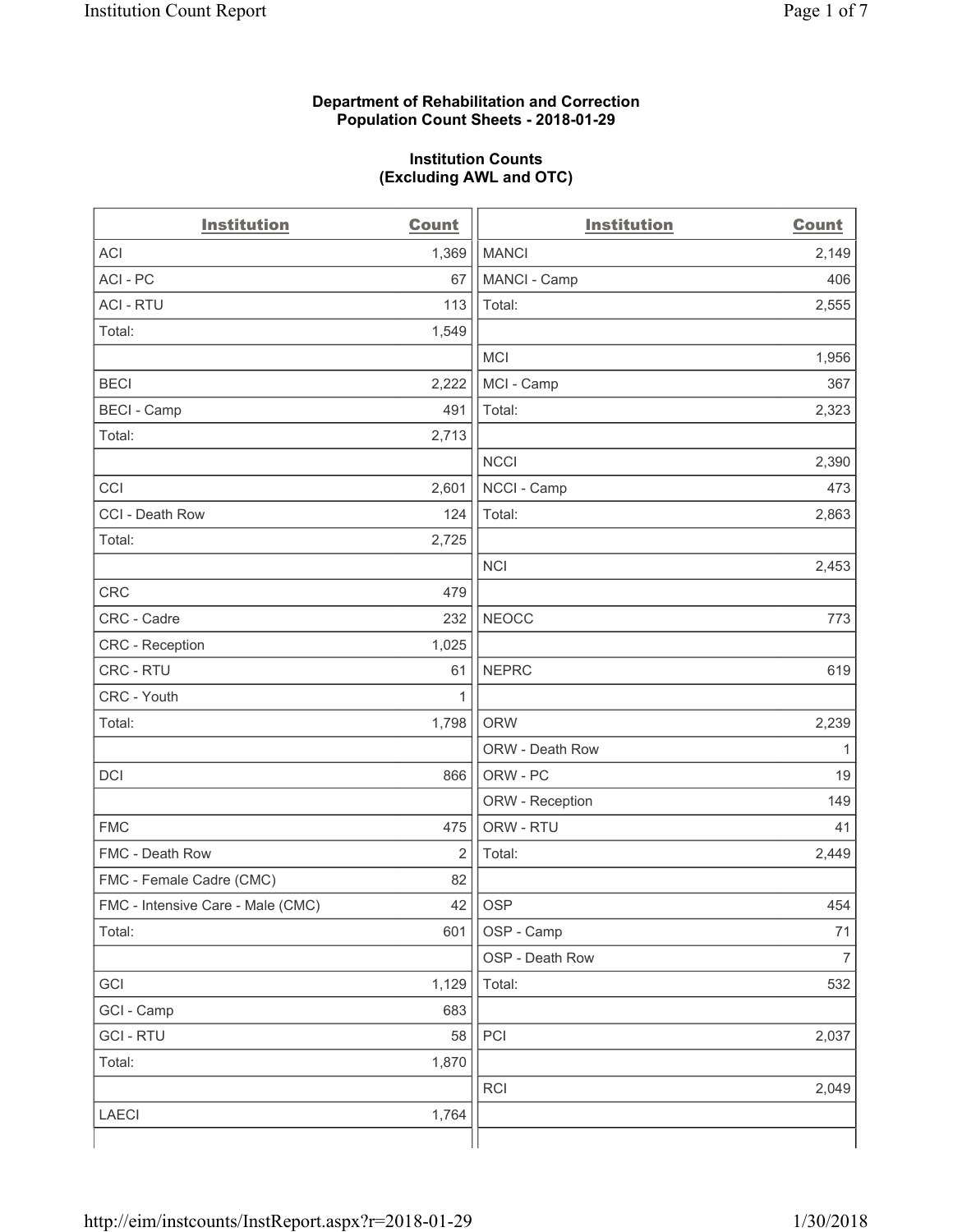|                          |       | <b>RICI</b> | 2,617                              |
|--------------------------|-------|-------------|------------------------------------|
| LECI                     | 2,125 |             |                                    |
| LECI - Camp              | 146   | SCI         | 1,613                              |
| Total:                   | 2,271 |             |                                    |
|                          |       | SOCF        | 1,148                              |
| LOCI                     | 2,176 | SOCF - RTU  | 33                                 |
|                          |       | Total:      | 1,181                              |
| LORCI                    | 261   |             |                                    |
| <b>LORCI - Cadre</b>     | 138   | <b>TCI</b>  | 988                                |
| <b>LORCI - Reception</b> | 995   | TCI - Camp  | 425                                |
| Total:                   | 1,394 | Total:      | 1,413                              |
|                          |       |             |                                    |
| <b>MACI</b>              | 1,093 | <b>TOCI</b> | 539                                |
| MACI - Minimum           | 1,211 | TOCI - PC   | 87                                 |
| Total:                   | 2,304 | Total:      | 626                                |
|                          |       |             |                                    |
|                          |       | <b>WCI</b>  | 1,271                              |
|                          |       | WCI - RTU   | 34                                 |
|                          |       | Total:      | 1,305                              |
|                          |       |             |                                    |
|                          |       |             | <b>Total Population:</b><br>49,439 |

\* The Total Population includes 30 Offenders with Reason Codes 30 & 31. \*\* The Total Population includes 37 Offenders with Reason Code 0A.

## **Male Population by Security Level (Include AWL and Exclude OTC)**  *Error calculating Totals for this secion.*

#### **Female Population by Institution (Include AWL and Exclude OTC)**

| <b>Institution</b>       | <b>Body</b> | <b>AWL</b>   | $(-OTC)$ | <b>Total</b> |
|--------------------------|-------------|--------------|----------|--------------|
| <b>DCI</b>               | 866         | 11           | 10       | 867          |
| <b>FMC</b>               | 19          | 3            | O        | 22           |
| FMC - Female Cadre (CMC) | 82          | 0            | 0        | 82           |
| <b>NEPRC</b>             | 618         | 13           |          | 624          |
| <b>ORW</b>               | 2,238       | 34           | 20       | 2,252        |
| <b>ORW - Death Row</b>   |             | 0            | O        |              |
| ORW - PC                 | 19          | 0            | 0        | 19           |
| ORW - Reception          | 149         | $\mathbf{0}$ |          | 149          |
| ORW - RTU                | 41          | $\mathbf{0}$ | 0        | 41           |
| <b>Total Female</b>      | 4,033       | 61           | 37       | 4,057        |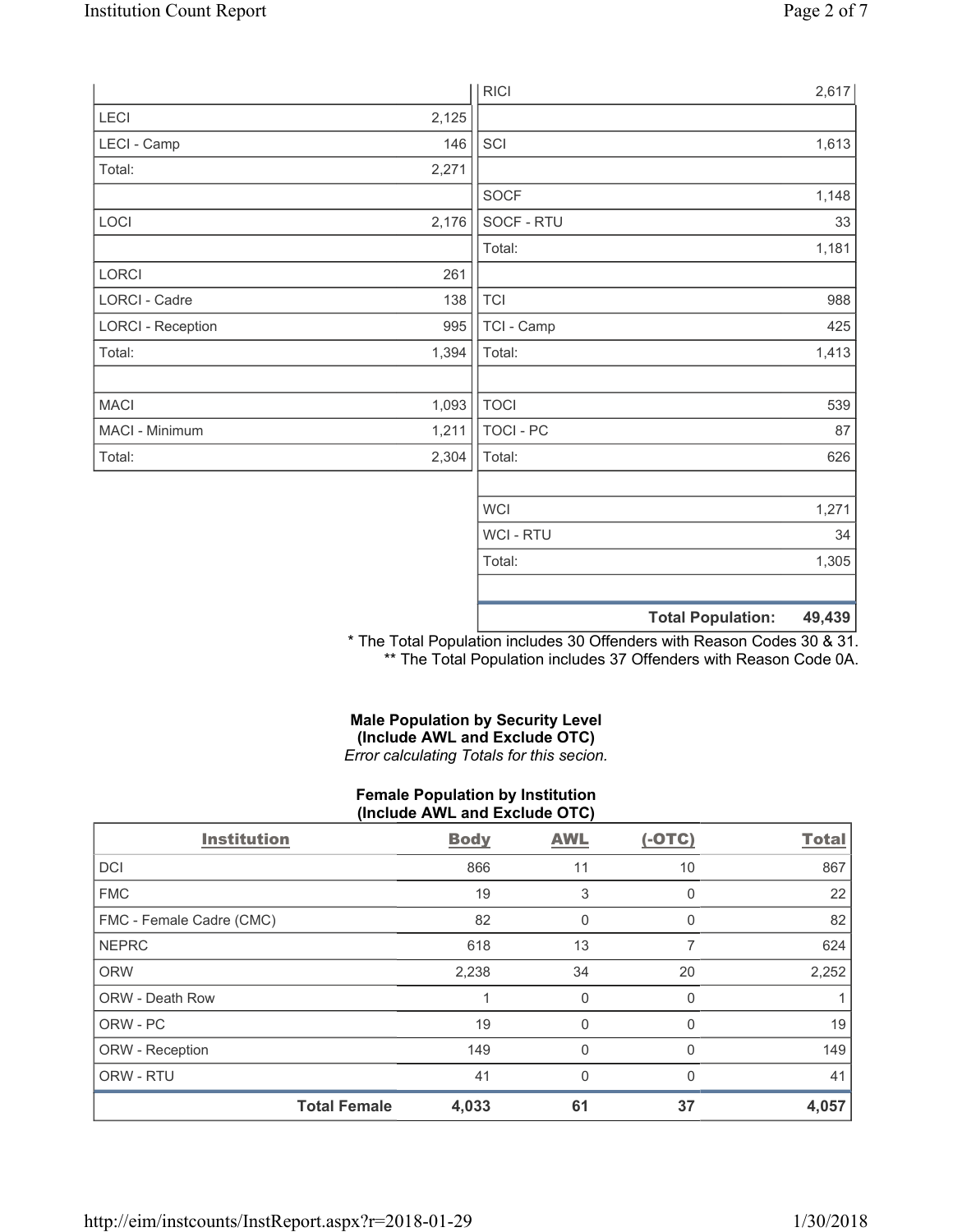| $\cdots$<br><b>Institution</b> | <b>Body</b>    | .<br><b>AWL</b> | $(-OTC)$       | <b>Total</b> |
|--------------------------------|----------------|-----------------|----------------|--------------|
| <b>BECI</b>                    |                | 0               | 0              |              |
| CRC                            | 2              | $\mathbf 0$     | $\Omega$       | 2            |
| LECI                           | 2              | $\mathsf 0$     | $\Omega$       | 2            |
| LORCI                          | 1              | $\mathsf 0$     | $\Omega$       |              |
| <b>MACI</b>                    |                | $\mathsf 0$     | $\Omega$       |              |
| OSP                            | 46             | 1               | 1              | 46           |
| RCI                            | $\mathbf{1}$   | $\mathsf 0$     | $\mathbf 0$    |              |
| SCI                            |                | 0               | $\mathbf{0}$   |              |
| SOCF                           | 31             | $\overline{2}$  | $\overline{2}$ | 31           |
| SOCF - RTU                     | $\overline{2}$ | $\mathsf 0$     | $\Omega$       | 2            |
| <b>TCI</b>                     | $\overline{2}$ | $\mathsf 0$     | $\Omega$       | 2            |
| <b>TOCI</b>                    | $\sqrt{5}$     | $\mathbf 0$     | $\Omega$       | 5            |
| <b>Total Level 5</b>           | 95             | 3               | 3              | 95           |

## **Male Population by Institution: Security Level 5 (Include AWL and Exclude OTC)**

# **Male Population by Institution: Security Level 4 (Include AWL and Exclude OTC)**

| <b>Institution</b>       | <b>Body</b>      | <b>AWL</b>          | $(-OTC)$            | <b>Total</b>        |
|--------------------------|------------------|---------------------|---------------------|---------------------|
| ACI                      | $10$             | 1                   | $\mathbf 0$         | 11                  |
| <b>BECI</b>              | $\mathbf 0$      | 1                   | 1                   | $\mathsf{O}\xspace$ |
| CCI                      | 1                | $\mathbf{1}$        | 1                   | 1                   |
| CRC                      | 32               | $\mathsf{O}\xspace$ | 0                   | 32                  |
| CRC - Reception          | 3                | $\mathbf{1}$        | 0                   | 4                   |
| CRC - RTU                | $\boldsymbol{9}$ | $\mathbf 0$         | $\mathsf{O}\xspace$ | $\boldsymbol{9}$    |
| <b>FMC</b>               | 1                | $\mathbf 0$         | $\mathbf 0$         | 1                   |
| LAECI                    | $\sqrt{5}$       | $\mathsf{O}\xspace$ | $\mathbf 0$         | $\sqrt{5}$          |
| LECI                     | 43               | $\mathbf 0$         | $\mathbf 0$         | 43                  |
| LORCI                    | 16               | $\overline{7}$      | $\overline{7}$      | 16                  |
| LORCI - Cadre            | 1                | $\mathsf{O}\xspace$ | $\mathbf 0$         | 1                   |
| <b>LORCI - Reception</b> | $\overline{4}$   | $\mathsf{O}\xspace$ | $\mathbf 0$         | 4                   |
| <b>MACI</b>              | 50               | $\mathbf 0$         | $\mathbf 0$         | 50                  |
| <b>MANCI</b>             | 81               | $\overline{2}$      | $\overline{2}$      | 81                  |
| <b>MCI</b>               | $6\phantom{1}6$  | $\mathbf 0$         | 0                   | 6                   |
| <b>NCCI</b>              | $\mathfrak{S}$   | $\mathsf{O}\xspace$ | $\mathbf 0$         | $\sqrt{3}$          |
| <b>NCI</b>               | $\overline{4}$   | $\mathsf{O}\xspace$ | $\mathsf{O}\xspace$ | $\overline{4}$      |
| <b>OSP</b>               | 403              | $\mathbf{1}$        | 1                   | 403                 |
| PCI                      | 1                | $\mathbf 0$         | 0                   | 1                   |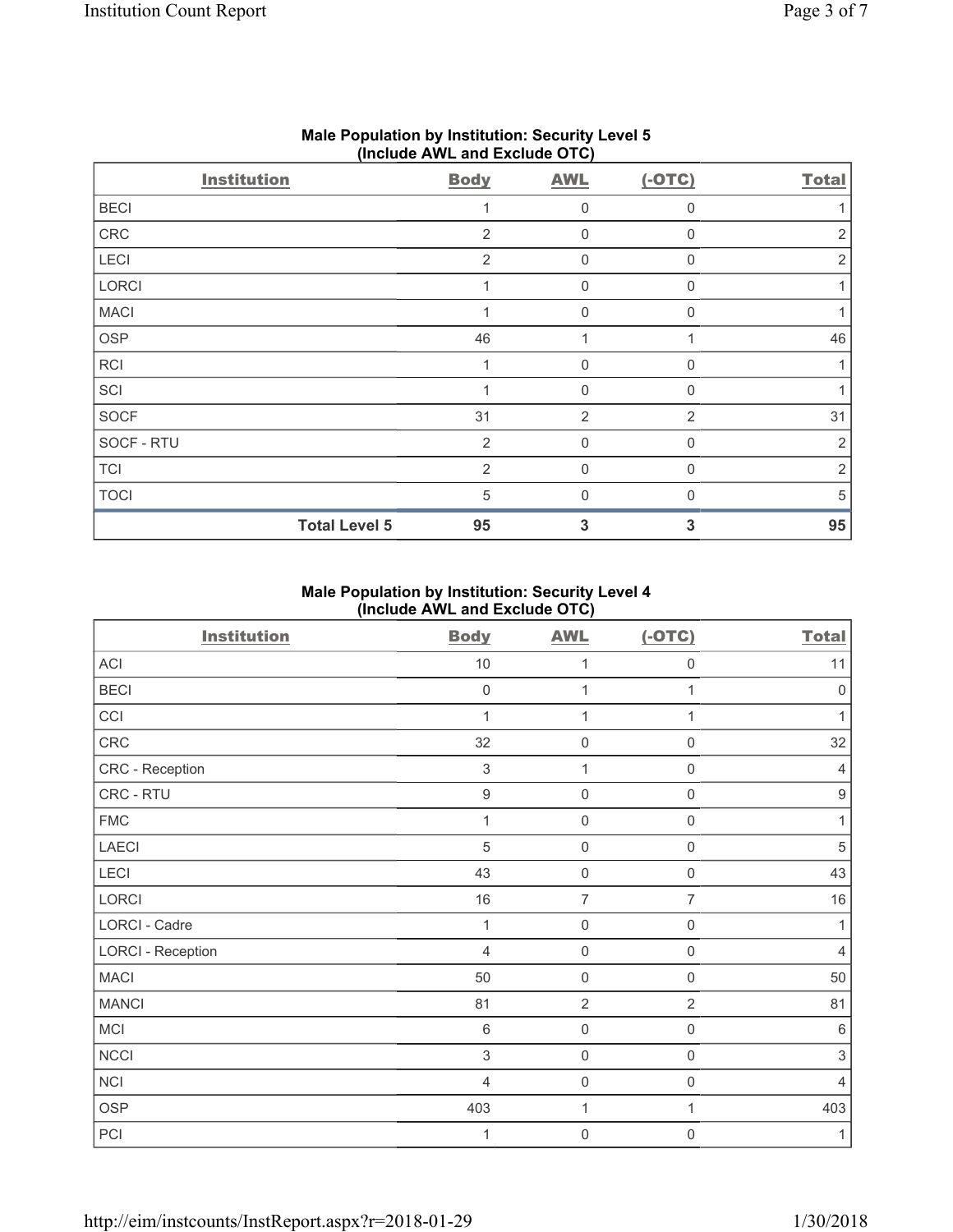| <b>RCI</b>     |                      | 11    |    |          | 11    |
|----------------|----------------------|-------|----|----------|-------|
| SCI            |                      |       | 0  | $\Omega$ |       |
| <b>SOCF</b>    |                      | 1,103 | 8  | 8        | 1,103 |
| SOCF - RTU     |                      | 31    |    |          | 31    |
| <b>TCI</b>     |                      | 22    | 3  | 3        | 22    |
| <b>TOCI</b>    |                      | 516   | 3  | 3        | 516   |
| TOCI - PC      |                      | 16    |    |          | 16    |
| <b>WCI</b>     |                      | 16    |    |          | 16    |
| <b>WCI-RTU</b> |                      | 8     |    |          | 8     |
|                | <b>Total Level 4</b> | 2,397 | 30 | 28       | 2,399 |

## **Male Population by Institution: Security Level 3 (Include AWL and Exclude OTC)**

| <b>Institution</b>                | <b>Body</b>    | <b>AWL</b>          | $(-OTC)$            | <b>Total</b>              |
|-----------------------------------|----------------|---------------------|---------------------|---------------------------|
| <b>ACI</b>                        | 15             | $\mathbf{1}$        | $\mathsf 0$         | 16                        |
| ACI-PC                            | $\mathbf{1}$   | $\mathsf{O}\xspace$ | $\mathsf 0$         | $\mathbf{1}$              |
| <b>BECI</b>                       | $\sqrt{5}$     | $\mathsf{O}\xspace$ | $\mathsf 0$         | $\,$ 5 $\,$               |
| CCI                               | $\mathbf{1}$   | $\mathbf 0$         | $\mathsf{O}\xspace$ | $\mathbf{1}$              |
| CRC                               | 118            | $\sqrt{5}$          | $\sqrt{5}$          | 118                       |
| CRC - Cadre                       | 127            | $\mathsf{O}\xspace$ | $\mathsf 0$         | 127                       |
| CRC - Reception                   | 703            | 11                  | 10                  | 704                       |
| CRC - RTU                         | 48             | $\mathsf{O}\xspace$ | $\mathsf 0$         | 48                        |
| CRC - Youth                       | $\mathbf{1}$   | $\mathbf 0$         | $\mathbf 0$         | $\mathbf{1}$              |
| <b>FMC</b>                        | 3              | $\mathsf{O}\xspace$ | $\mathsf 0$         | $\ensuremath{\mathsf{3}}$ |
| FMC - Intensive Care - Male (CMC) | $\mathsf 3$    | $\mathsf{O}\xspace$ | $\mathsf 0$         | $\mathsf 3$               |
| <b>LAECI</b>                      | 5              | $\mathbf 0$         | $\mathbf 0$         | 5                         |
| LECI                              | 2,078          | 24                  | 19                  | 2,083                     |
| LORCI                             | 46             | 32                  | 31                  | 47                        |
| LORCI - Cadre                     | 80             | $\mathsf 0$         | $\mathsf 0$         | 80                        |
| <b>LORCI - Reception</b>          | 525            | $\mathsf{O}\xspace$ | $\mathsf 0$         | 525                       |
| <b>MACI</b>                       | 960            | 8                   | $\overline{4}$      | 964                       |
| <b>MANCI</b>                      | 2,036          | 21                  | 17                  | 2,040                     |
| <b>NCCI</b>                       | $\overline{7}$ | $\mathsf{O}\xspace$ | $\mathsf 0$         | $\overline{7}$            |
| <b>NCI</b>                        | $\overline{2}$ | $\mathbf 0$         | $\mathsf 0$         | $\overline{2}$            |
| <b>NEOCC</b>                      | 766            | $\overline{7}$      | $6\,$               | 767                       |
| <b>OSP</b>                        | $\mathfrak{Z}$ | $\mathsf{O}\xspace$ | $\mathsf 0$         | $\mathsf 3$               |
| PCI                               | 29             | $\overline{4}$      | $\mathbf{1}$        | 32                        |
| RCI                               | 1,842          | 16                  | 15                  | 1,843                     |
| <b>RICI</b>                       | 5              | $\mathbf 0$         | $\mathbf 0$         | $\sqrt{5}$                |
| SCI                               | $\overline{5}$ | $\mathsf{O}\xspace$ | $\mathsf 0$         | $\sqrt{5}$                |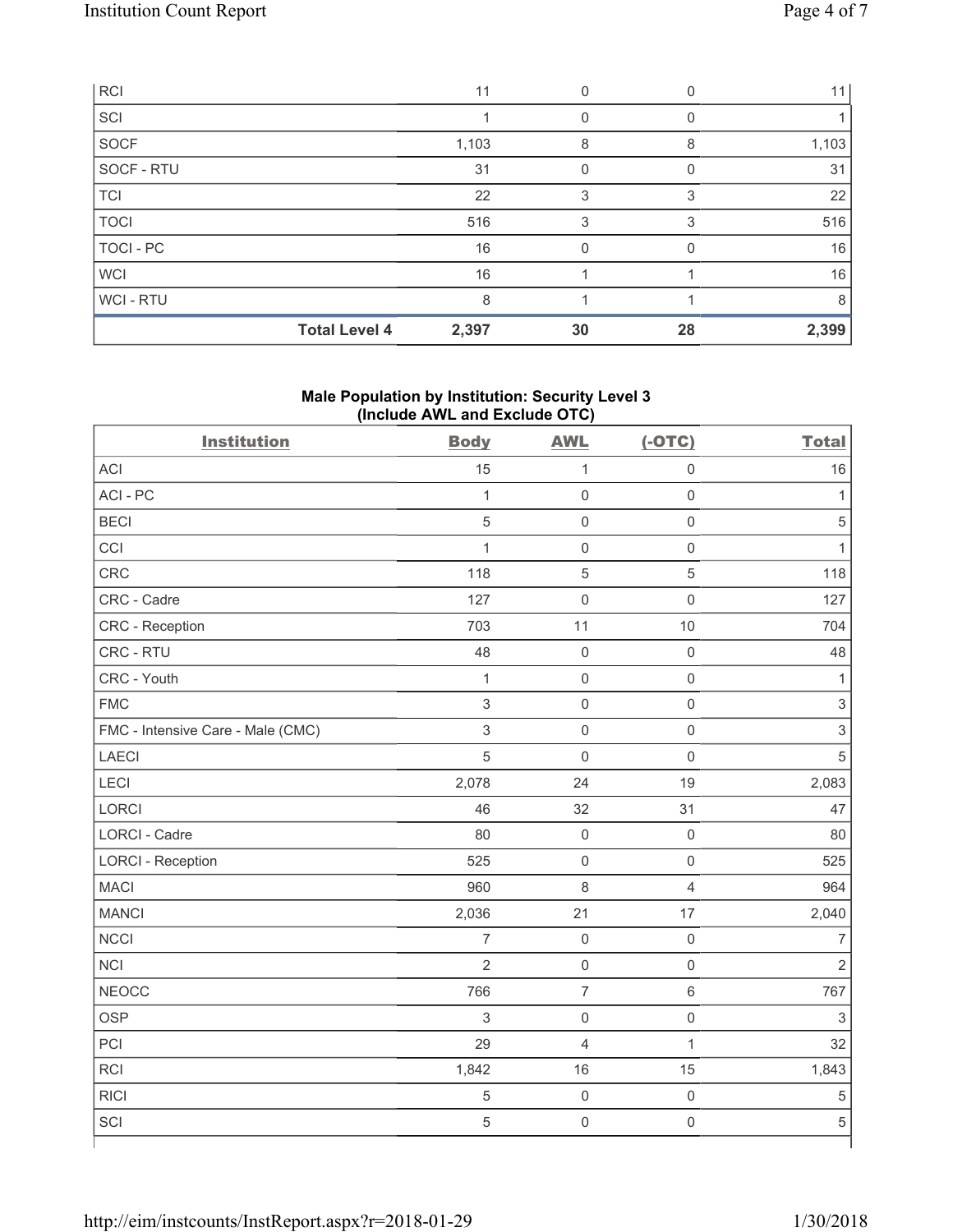| <b>SOCF</b>    |                      | 12     | 0   |     | 12 <sub>1</sub> |
|----------------|----------------------|--------|-----|-----|-----------------|
| <b>TCI</b>     |                      | 904    |     | 6   | 905             |
| <b>TOCI</b>    |                      | 18     |     |     | 18              |
| TOCI - PC      |                      | 71     |     |     | 71              |
| <b>WCI</b>     |                      | 1,253  | 18  | 16  | 1,255           |
| <b>WCI-RTU</b> |                      | 24     |     |     | 24              |
|                | <b>Total Level 3</b> | 11,696 | 155 | 131 | 11,720          |

#### **Male Population by Institution: Security Level 2 (Include AWL and Exclude OTC)**

| <b>Institution</b>                | <b>Body</b>    | <b>AWL</b>          | $(-OTC)$            | <b>Total</b>   |
|-----------------------------------|----------------|---------------------|---------------------|----------------|
| <b>ACI</b>                        | 713            | $\,8\,$             | $\overline{4}$      | 717            |
| ACI-PC                            | 64             | $\mathbf 0$         | $\mathbf 0$         | 64             |
| <b>ACI - RTU</b>                  | 80             | $\mathbf 0$         | $\mathbf 0$         | 80             |
| <b>BECI</b>                       | 1,427          | 21                  | 15                  | 1,433          |
| CCI                               | 1,967          | 14                  | $\,8\,$             | 1,973          |
| CRC                               | 161            | $\sqrt{5}$          | $\sqrt{5}$          | 161            |
| CRC - Cadre                       | 105            | $\mathsf{O}\xspace$ | $\mathbf 0$         | 105            |
| CRC - Reception                   | 190            | $\boldsymbol{9}$    | $\boldsymbol{9}$    | 190            |
| CRC - RTU                         | $\mathsf 3$    | $\mathsf 0$         | $\mathsf{O}\xspace$ | $\sqrt{3}$     |
| <b>FMC</b>                        | $\,6\,$        | $\mathsf 3$         | $\mathsf 0$         | $\mathsf g$    |
| FMC - Intensive Care - Male (CMC) | 15             | $\mathsf{O}\xspace$ | $\mathsf{O}\xspace$ | 15             |
| GCI                               | 504            | 5                   | $\overline{4}$      | 505            |
| <b>GCI-RTU</b>                    | 50             | $\mathsf{O}\xspace$ | $\mathsf 0$         | 50             |
| LAECI                             | 1,070          | $\boldsymbol{9}$    | $\,8\,$             | 1,071          |
| LECI                              | $\mathbf{1}$   | $\mathsf{O}\xspace$ | $\mathsf 0$         | 1              |
| LOCI                              | 1,171          | $\overline{7}$      | $\sqrt{5}$          | 1,173          |
| <b>LORCI</b>                      | 123            | 20                  | 19                  | 124            |
| <b>LORCI - Cadre</b>              | 48             | $\mathsf{O}\xspace$ | $\mathsf 0$         | 48             |
| <b>LORCI - Reception</b>          | 241            | $\mathsf{O}\xspace$ | $\mathbf 0$         | 241            |
| <b>MACI</b>                       | 82             | $\mathsf{O}\xspace$ | $\mathsf{O}\xspace$ | 82             |
| <b>MANCI</b>                      | 5              | $\mathsf{O}\xspace$ | $\mathsf 0$         | $\overline{5}$ |
| <b>MCI</b>                        | 1,500          | 13                  | $\boldsymbol{9}$    | 1,504          |
| MCI - Camp                        | $\mathbf{1}$   | $\mathbf 0$         | $\mathbf 0$         | $\mathbf{1}$   |
| NCCI                              | 1,286          | 25                  | 22                  | 1,289          |
| <b>NCI</b>                        | 1,694          | 15                  | 12                  | 1,697          |
| <b>NEOCC</b>                      | $\overline{7}$ | $\mathsf{O}\xspace$ | $\mathsf{O}\xspace$ | $\overline{7}$ |
| <b>OSP</b>                        | $\mathbf{1}$   | $\mathsf{O}\xspace$ | $\mathsf 0$         | $\mathbf{1}$   |
| PCI                               | 758            | 14                  | $\sqrt{2}$          | 770            |
| <b>RCI</b>                        | 191            | $\sqrt{5}$          | $\overline{4}$      | 192            |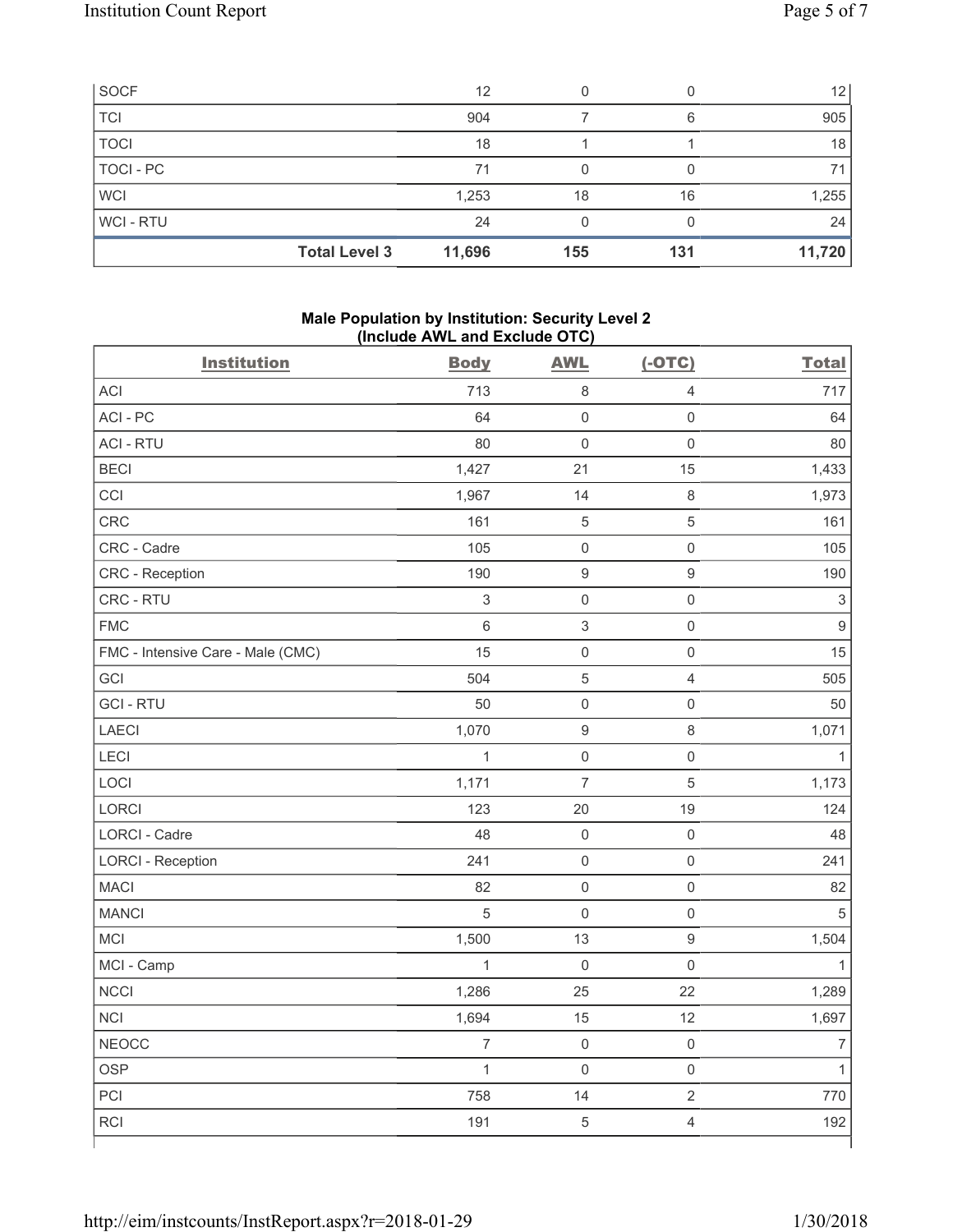| <b>RICI</b> |                      | 1,520  | 31  | 25  | 1,526  |
|-------------|----------------------|--------|-----|-----|--------|
| SCI         |                      | 775    | 13  | 10  | 778    |
| SOCF        |                      | っ      |     |     | 2      |
| <b>TCI</b>  |                      | 19     |     |     | 19     |
| TCI - Camp  |                      |        |     |     |        |
| <b>TOCI</b> |                      | 0      |     |     | 0      |
| <b>WCI</b>  |                      | 2      |     |     |        |
|             | <b>Total Level 2</b> | 15,783 | 218 | 162 | 15,839 |

## **Male Population by Institution: Security Level 1 (Include AWL and Exclude OTC)**

| <b>Institution</b>                | <b>Body</b>    | <b>AWL</b>                | $(-OTC)$            | <b>Total</b>   |
|-----------------------------------|----------------|---------------------------|---------------------|----------------|
| ACI                               | 631            | 8                         | $\overline{2}$      | 637            |
| ACI-PC                            | $\overline{2}$ | $\mathbf 0$               | $\mathsf{O}\xspace$ | $\overline{2}$ |
| <b>ACI - RTU</b>                  | 33             | $\mathbf 0$               | $\mathsf{O}\xspace$ | 33             |
| <b>BECI</b>                       | 789            | 11                        | $\,$ 5 $\,$         | 795            |
| <b>BECI - Camp</b>                | 491            | $\mathbf 1$               | $\mathbf{1}$        | 491            |
| CCI                               | 631            | $\mathbf 0$               | $\mathsf 0$         | 631            |
| <b>CRC</b>                        | 104            | $\overline{7}$            | $\,6\,$             | 105            |
| <b>CRC</b> - Reception            | 124            | $\overline{4}$            | $\overline{2}$      | 126            |
| CRC - RTU                         | $\mathbf 1$    | $\mathsf{O}\xspace$       | $\mathsf{O}\xspace$ | $\mathbf{1}$   |
| <b>FMC</b>                        | 446            | $9$                       | $\overline{2}$      | 453            |
| FMC - Intensive Care - Male (CMC) | 24             | $\mathsf{O}\xspace$       | $\mathsf{O}\xspace$ | 24             |
| GCI                               | 624            | 11                        | $\sqrt{2}$          | 633            |
| GCI - Camp                        | 683            | $\mathbf 0$               | $\mathsf{O}\xspace$ | 683            |
| <b>GCI-RTU</b>                    | 8              | $\mathbf 0$               | $\mathsf{O}\xspace$ | 8              |
| <b>LAECI</b>                      | 684            | $\overline{4}$            | $\overline{4}$      | 684            |
| LECI                              | $\overline{1}$ | $\overline{1}$            | $\mathbf{1}$        | $\mathbf{1}$   |
| LECI - Camp                       | 146            | $\mathsf{O}\xspace$       | $\mathsf{O}\xspace$ | 146            |
| LOCI                              | 1,005          | $\mathbf 1$               | $\mathbf{1}$        | 1,005          |
| LORCI                             | 75             | 10                        | 8                   | 77             |
| <b>LORCI - Cadre</b>              | $\mathsf g$    | $\mathbf 0$               | $\mathsf{O}\xspace$ | $\overline{9}$ |
| <b>LORCI - Reception</b>          | 225            | $\mathbf 0$               | $\mathsf{O}\xspace$ | 225            |
| MACI - Minimum                    | 1,211          | 15                        | $\overline{7}$      | 1,219          |
| <b>MANCI</b>                      | 26             | $\,8\,$                   | $\sqrt{3}$          | 31             |
| MANCI - Camp                      | 406            | $\ensuremath{\mathsf{3}}$ | $\sqrt{2}$          | 407            |
| <b>MCI</b>                        | 450            | $\,$ 3 $\,$               | $\mathbf{1}$        | 452            |
| MCI - Camp                        | 366            | $\mathbf{1}$              | $\mathsf{O}\xspace$ | 367            |
| <b>NCCI</b>                       | 1,094          | 10                        | $6\,$               | 1,098          |
| NCCI - Camp                       | 473            | $\mathsf{O}\xspace$       | $\mathsf{O}\xspace$ | 473            |